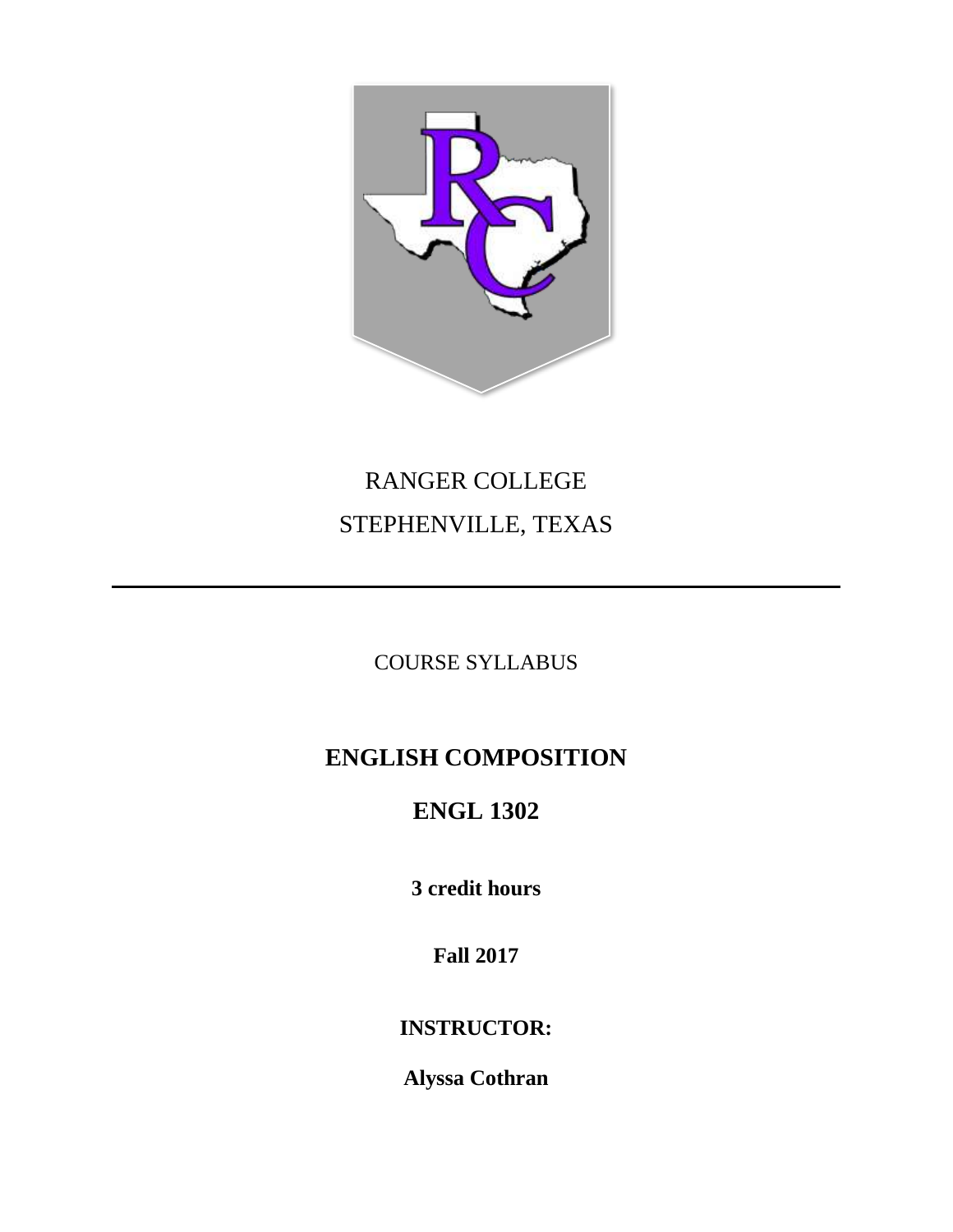| INSTRUCTOR:   | Alyssa Cothran             |
|---------------|----------------------------|
| EMAIL:        | acothran@rangercollege.edu |
| OFFICE:       | via email                  |
| <b>PHONE:</b> | 210-213-6498               |
| <b>HOURS:</b> | Monday $-$ Friday 8-5      |

#### **I. Texas Core Curriculum Statement of Purpose**

Through the Texas Core Curriculum, students will gain a foundation of knowledge of human cultures and the physical and natural world, develop principles of personal and social responsibility for living in a diverse world, and advance intellectual and practical skills that are essential for all learning.

#### **II. Course Description**

Intensive study of and practice in the strategies and techniques for developing research-based expository and persuasive texts. Emphasis on effective and ethical rhetorical inquiry, including primary and secondary research methods; critical reading of verbal, visual, and multimedia texts; systematic evaluation, synthesis, and documentation of information sources; and critical thinking about evidence and conclusions.

#### **III. Required Background or Prerequisite**

ENGL 1301 Composition I or its equivalent.

#### **IV. Required Textbook and Course Materials**

Meyer, Michael (ed.) *The Bedford Introduction to Literature.* Tenth Edition. Boston: St. Martin's Press, 2013.

College Dictionary of Student's Choice

#### **V. Course Purpose**

The purposes of this course are below:

\*develop ideas and express them clearly, considering the effect of the message, fostering understanding, and building the skills needed to communicate persuasively \*synthesize and interpret artistic expression and enable critical, creative, and innovative communication about works of art

\*focus on the appreciation and analysis of creative artifacts and works of the human imagination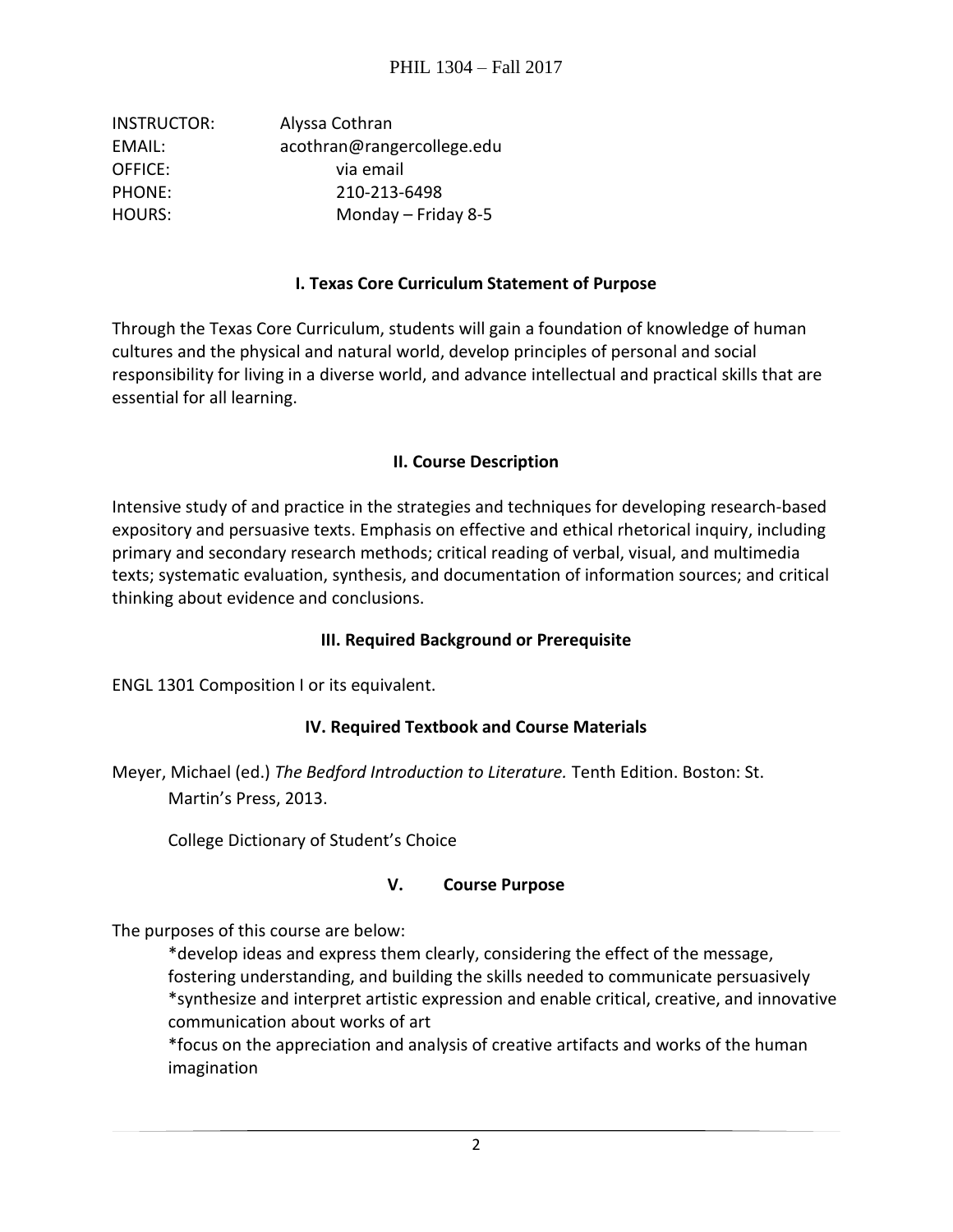#### **VI. Learning Outcomes**

Upon successful completion of this course, students will:

Demonstrate knowledge of individual and collaborative research processes. Develop ideas and synthesize primary and secondary sources within focused academic arguments, including one or more research-based essays.

Analyze, interpret, and evaluate a variety of texts for the ethical and logical uses of evidence. Write in a style that clearly communicates meaning, builds credibility, and inspires belief or action.

Apply the conventions of style manuals for specific academic disciplines (e.g., APA, CMS, MLA, etc.)

#### **VII. Core Objectives**

This course meets the following of the six Core Objectives established by Texas:

- ☒ **Critical Thinking Skills (CT) –** Creative thinking, innovation, inquiry, and analysis; evaluation and synthesis of information
- ☒ **Communication Skills (COM) –** effective development, interpretation and expression of ideas through written, oral, and visual communication
- ☐ **Empirical and Quantitative Skills (EQS) –** The manipulation and analysis of numerical data or observable facts resulting in informed conclusions
- ☐ **Teamwork (TW) –** The ability to consider different points of view and to work effectively with others to support a shared purpose or goal
- ☒ **Social Responsibility (SR) –** Intercultural competence, knowledge of civic responsibility, and the ability to engage effectively in regional, national, and global communities
- ☒ **Personal Responsibility (PR) –** The ability to connect choices, actions, and consequences to ethical decision-making

#### **VIII. Methods of Instruction**

This is an online class, and as such it may include video lectures, assigned readings, discussions, electronic documents, PowerPoints, and more.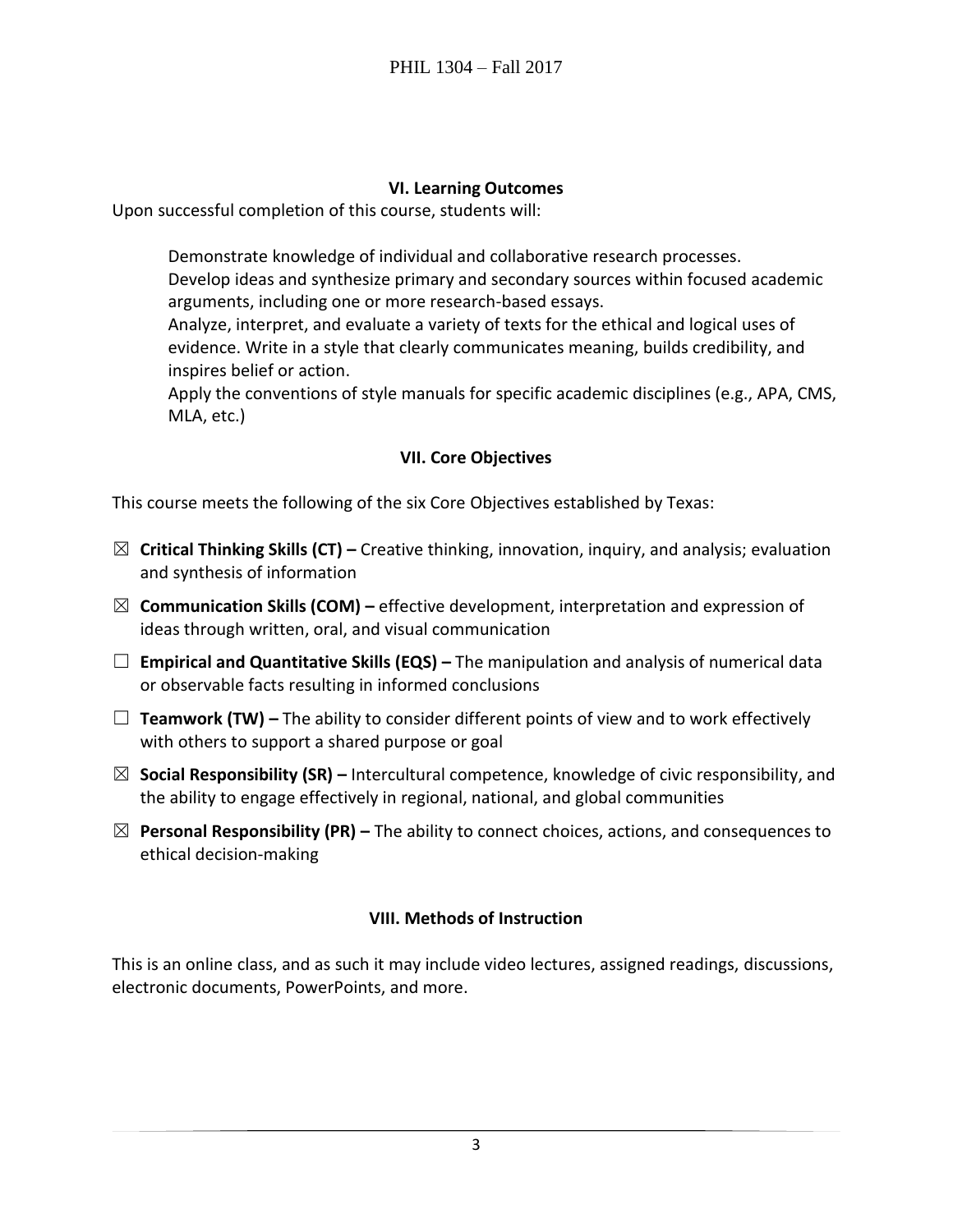#### **IX. Methods of Assessment**

**The student's final grade will be determined by the total number of points he/she has accumulated during the semester.** 

**During the semester, you will be given the following assignments that will total the student's point accumulation:**

**Discussions – 20 points each (12 total)**

**Quizzes – 20 points each (12 total)**

**Short Close Reading Analysis Papers – 100 points each (2 papers)**

**Final Exam Review – 20 points** 

**Unit Exams – 100 points each – (3 total)**

**Points Possible: 1000**

#### **X. Course/Classroom Policies**

1. Regular and punctual attendance is required of all students. If the student has the equivalence of three weeks of absences in the course, the instructor may drop the student from the course. (*Ranger College Catalog*)

For an online class, students who do not submit assignment at least one of the Unit Assignments by the weekly due date (noted on the class timeline), the student is counted as absent. The assignments include discussion boards, text assignments, essays, etc.

2. Upon written approval from instructor, make-up papers/assignments should be completed within one week of the original due date. 20 points will be deducted from all late work. Any assignment not made-up within one week of the original due date will receive a grade of zero.

3. Any assessment reflecting cheating, plagiarism or any other form of academic dishonesty will receive a grade of zero. Students are required to read and sign a plagiarism policy at the beginning of the semester.

4. Adult behavior is expected of all students at all times. Misconduct or disruptive behavior will be punishable by immediate dismissal from class.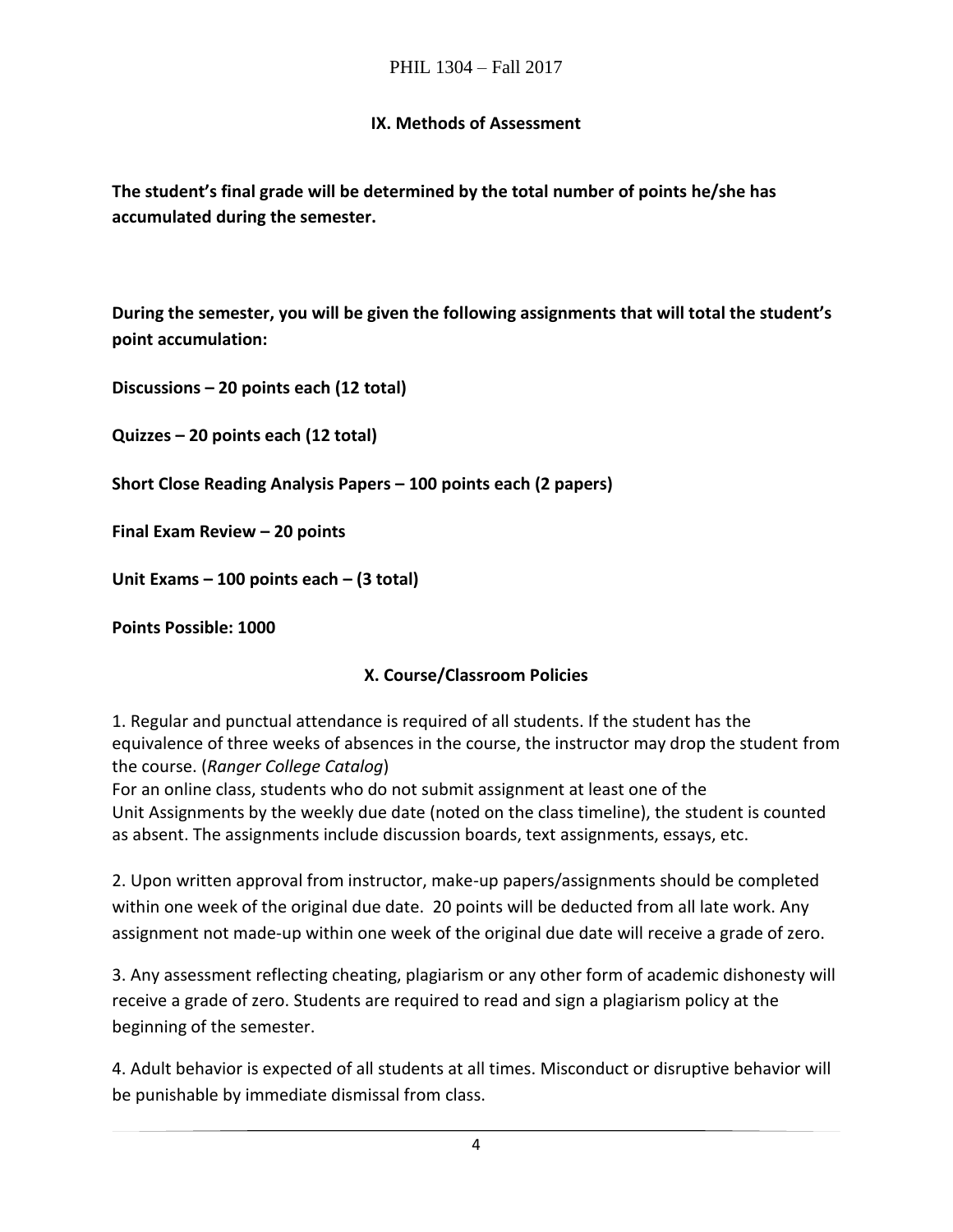5. Tutoring is available in the Goleman Library of Ranger College.

6. ADA Statement: Ranger College provides a variety of services for students with learning and/or physical disabilities. The student is responsible for making the initial contact with the Ranger College Counselor. It is advisable to make this contact before or immediately after the semester begins.

#### **XI. Course Outline/Schedule**

**Student Orientation Unit Discussion 20 Quiz 20**

**Points Possible: 1000**

**Unit 1 Discussion 20 Quiz 20**

**Unit 2 Discussion 20 Quiz 20**

**Unit 3 Discussion 20 Quiz 20**

**Unit 4 Discussion 20 Quiz 20**

**Unit 5 Discussion Board 20 Fiction Terms Quiz 20**

**Unit 6 Short Story Close Reading Analysis 100 Reading Quiz 20**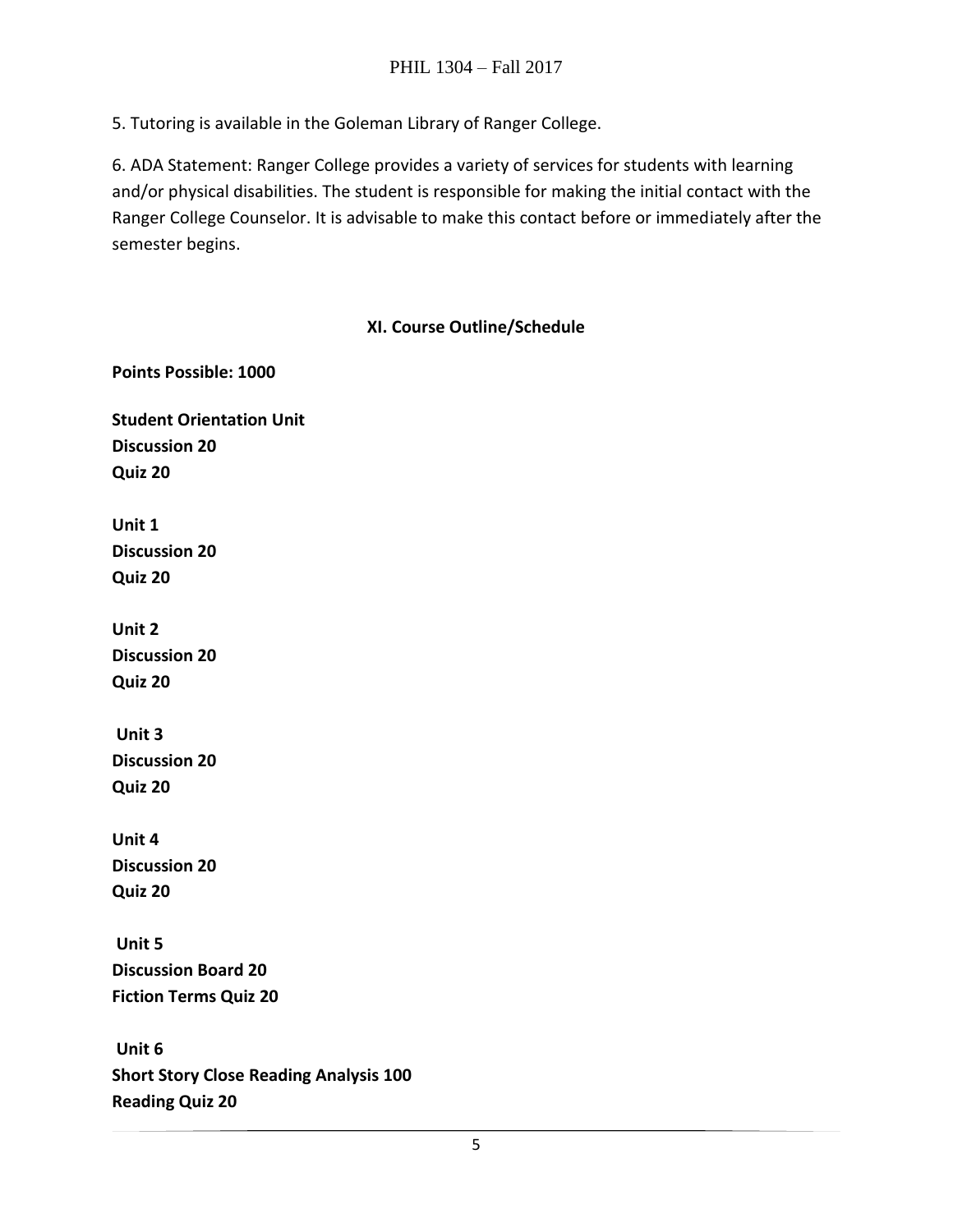**Unit 7 Fiction Unit Test 100**

**Unit 8 Discussion 20 Quiz 20**

**Unit 9 Discussion 20 Quiz 20**

**Unit 10 Discussion 20 Quiz 20**

**Unit 11 Drama Reading Quiz 20 Discussion 20 Poetry Unit Exam 100**

**Unit 12 Literary Analysis Paper 100 Discussion Board 20 Quiz 20**

**Unit 13 Final Exam Review 20 Discussion 20**

**Final Exam 100**

**FINAL GRADE POINT CALCULATIONS A= 1000 - 900 B= 899-800 C= 799-700 D= 699-600 F= 599-0**